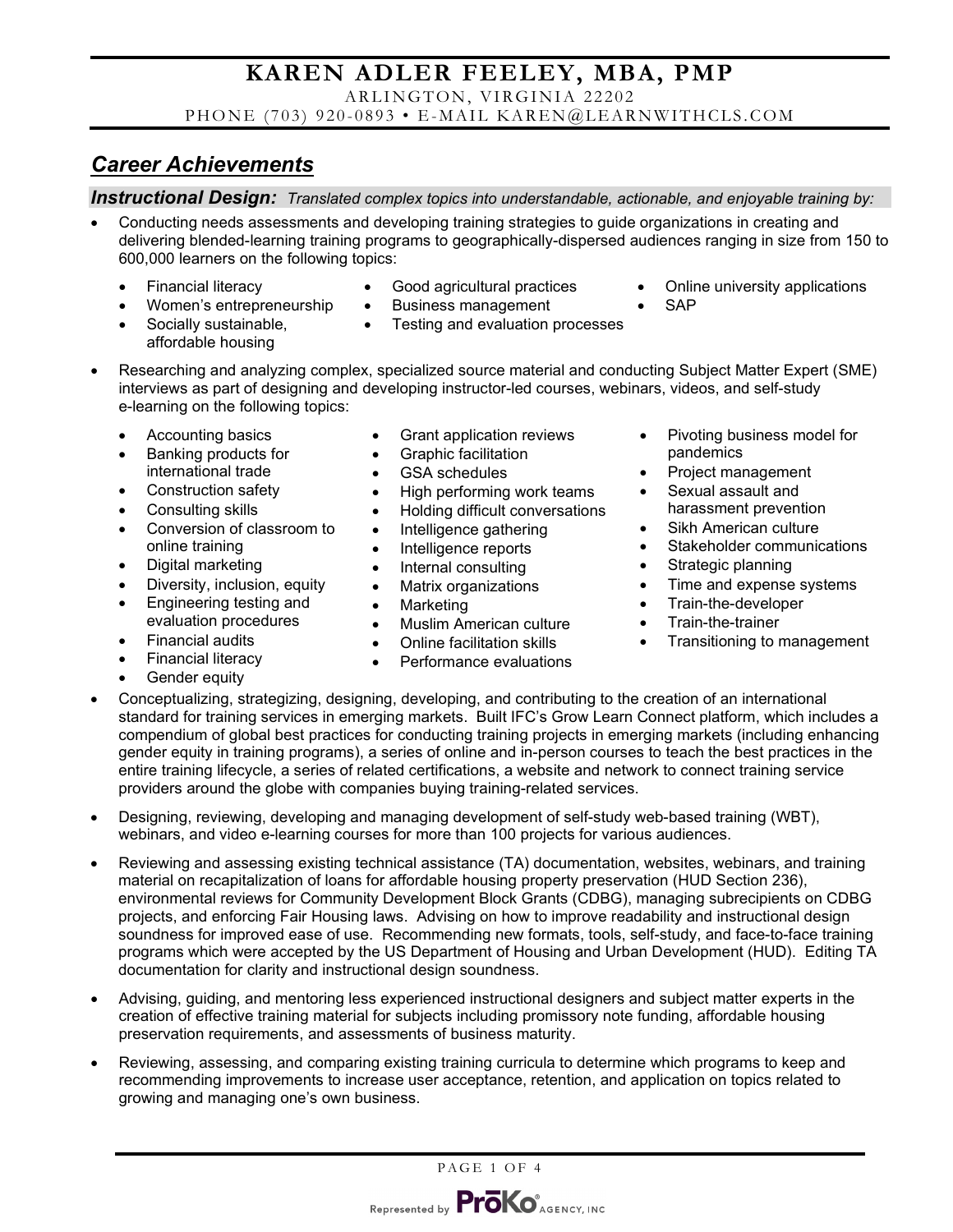ARLINGTON, VIRGINIA 22202

PHONE (703) 920-0893 • E-MAIL KAREN@LEARNWITHCLS.COM

### *International Capacity Development: Improved entrepreneur's and smallholder farmers' livelihoods by:*

- Conducting needs analyses, developing training strategies, and designing no-electricity, limited-paper training on financial literacy and good agricultural practices for hundreds of thousands of marginally literate farmers with limited access to technology as part of multi-year development projects for the following crops and countries:
	- Cocoa (Cote d'Ivoire)
- Eucalyptus (India)
- Produce (India)

- Coffee (Jamaica) • Corn (Tanzania)
- Fertilizer (India, Indonesia) • Poultry (Zimbabwe)
- Rice (Philippines, Cambodia) • Tea (Kenya)
- Training and mentoring new, local training providers, agronomists, local agricultural extension workers, university professors, and financial industry staff in instructional design, active learning principles, and active training techniques so they could on-train extension workers, farmers, bank staff, or micro and small entrepreneurs on business, financial management, or agricultural practices.
- Developing training for Micro-, Small, and Medium Enterprises (MSMEs), including women-own MSMEs, on strategic planning, marketing, financial management, and bank products.
- Scripting and storyboarding videos for micro, small, and medium enterprises (MSMEs) on financial literacy and on bank products that facilitate in international trade for MSMEs in Georgia, Ukraine, and Sri Lanka.
- Designing and developing face-to-face training, on financial management, loan preparation and management, and marketing for Kenyan bank customers who are micro, small, and medium enterprises (MSMEs), and especially women-own MSMEs.
- Peer-reviewing the structure and content of instructor-led courses and self-study workbooks on business planning, accounting and finance, marketing and sales, human resources, technology planning, and ranching.
- Designing and developing a training strategy, curriculum, and capacity building approach for assessing and coaching real estate developers on business processes and sustainable housing development.

#### *Project Management: Successfully managed projects to prepare employees for transitions to new systems by:*

- Spearheading the development of 50 innovative instructor-led and web-based courses and learning aids for more than 300,000 geographically-dispersed US Department of Defense (DoD) personnel who were transitioning from the "GS" system to two new performance-based systems called National Security Personnel System (NSPS) and Defense Civilian Intelligence Personnel System (DCIPS).
- Recruiting, training, and building in one year the training line of business to a team of 30 full-time and contract trainers, instructional designers, coordinators, and editors who successfully taught more than 300,000 line workers, mid-level managers, and senior executives about NSPS and DCIPS.
- Creating and managing budgets and work plans, resolving issues, analyzing needs, developing strategies, editing documents, onboarding team members, and interfacing with client subject matter experts and leaders, for at least 80 separate training projects valued at \$125,000 – \$1.7 million with teams as large as 27 members. Delivered all project deliverables on time, in budget, in scope, and with high customer satisfaction.
- Serving as Condominium Board President for a 32-unit condominium complex, including creating a 5-year budget, instilling processes to improve Board performance and establish smooth transitions to new board members, rebuilding a sense of community, recruiting owners to serve on committees, finding financing to support renovations of public areas and the elevator, reviewing vendor bids, managing to a budget, and resolving conflicts, providing ongoing communications and updates amongst owners.
- Creating and administering questionnaires and focus groups, evaluating results, developing strategies to improve organizational processes, service offerings, and employee satisfaction for large-scale organizational transformation projects in private, public, and non-profit organizations.

PAGE 2 OF 4

Represented by **ProKo** AGENCY, INC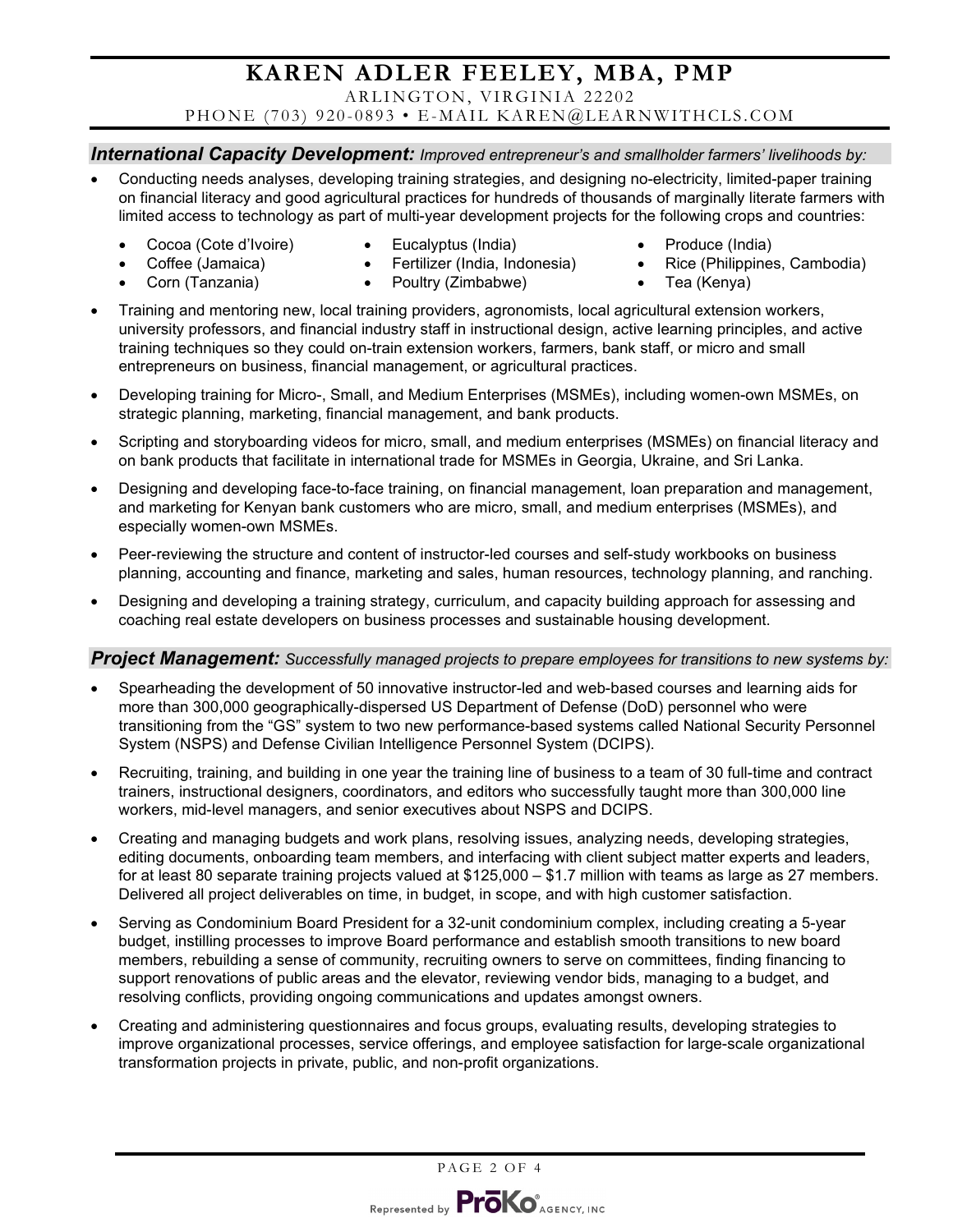ARLINGTON, VIRGINIA 22202

PHONE (703) 920-0893 • E-MAIL KAREN@LEARNWITHCLS.COM

#### *Training and Facilitation: Built skills and assisted in clients' programmatic redesigns by:*

- Facilitating workshops to all levels of employees from line workers to senior executives on the following topics:
	- Adult learning theory
	- Agricultural cooperatives
	- Business management skills
	- Communication skills
	- Delegation
	- Difficult conversations
	- Diversity and inclusion
	- Financial literacy
- Gender inclusion
- Goal setting
- Instructional design
- Inter-personal networking
- Managerial skills
- Muslim American culture
- Online facilitation skills
- Performance management
- Project management
- Risk taking
- SAP and other enterprise resource planning systems
- Sikh American culture
- Strategic planning
- Train the trainer

Printing

• Transitioning to managemen

• US Bureau of Engraving and

US Central Intelligence Agency US Defense Intelligence Agency US Department of Defense • US Department of Housing and

# *Clients Served*

- Accenture
- Adaptec
- American Management Association
- Barry Callebaut
- Bozzuto
- Bayer Crop Science
- Bristol Myers Squibb
- California Independent Systems **Operator**
- Commercial Bank of Ceylon
- DSA, Inc.
- Farm To Market Alliance
- Foremost Farms
- Grace Kennedy
- Hyundai Electronics America
- Ice Cream Partners
- International Finance Corporation •
- International Labor Organization
- IBM

## *Employment History*

- 2009 Present **Comprehensive Learning Solutions, LLC** President
- 2005 2009 **Dougherty & Associates, Inc. Director of Training**
- 1996 2005 **IBM (formerly PricewaterhouseCoopers Consulting)** Principal Consultant
	-
- 1990 **Kraft General Foods/Tianmei Foods (China)** Trainer • 1989 – 1990 **Tianjin Institute of Technology (China)**
- 

- *Awards*
- International Finance Corporation's Knowbel Prize for IFC projects that deliver high-impact knowledgesharing services to clients. 2021.
- National Spasmodic Dysphonia Association's Dot Sowerby Pioneer Award for promoting education about Spasmodic Dysphonia. 2016.

- JK Paper • Kenya Commercial Bank
- Kenya Tea Development Agency
- 
- 
- 
- National Foods
- **Navigation Arts**
- Nike
- ProFeeds
- Scope Insight
- Stanbic Bank (Kenya)
- **Storagetek**
- **Syngenta**
- 
- TBC Bank, Georgia
- The Common Application
- US Architect of the Capitol
- US Air Force
- US Army

PAGE 3 OF 4

- US Department of Justice • US Department of Labor
	- US Department of State

Urban Development

- US General Services Administration
- US Marine Corps Systems Command
- US National Geospatial Intelligence Agency
- Vodacom
- Wells Fargo Bank
- World Bank Group

• LIUNA

### • Mars

• MGM